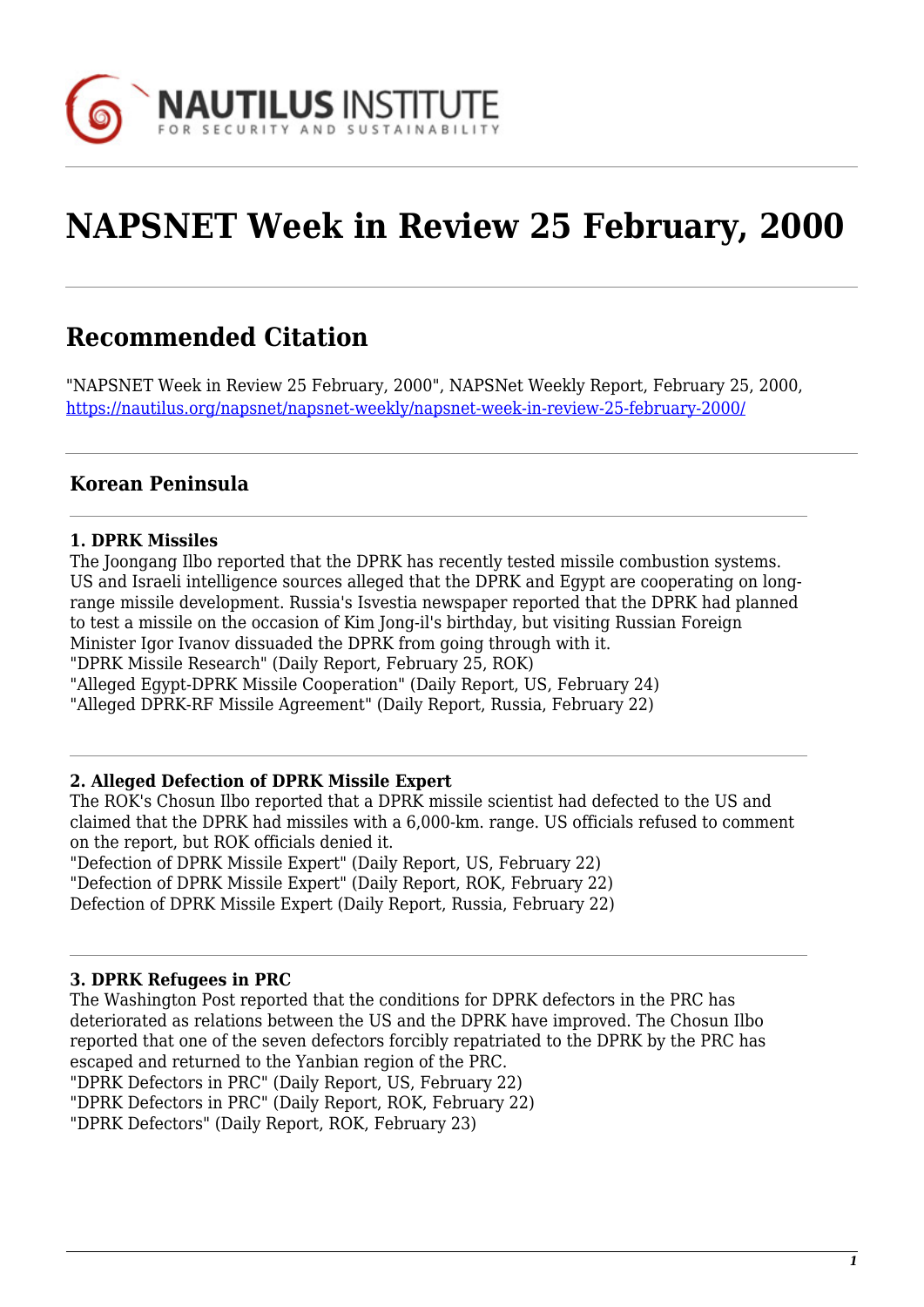#### **4. Korean War Massacre**

ROK military officials arrived in the US on February 22 for a five-day visit to investigate the Nogunri massacre during the Korean War. "Korean War Massacre" (Daily Report, US, February 23) "Korean War Massacre" (Daily Report, ROK, February 22

# **Taiwan Straits**

#### **5. PRC White Paper on Taiwan**

The PRC issued a White Paper on "The One-China Principle and the Taiwan Issue," which warned that Taiwan can not indefinitely delay the reunification issue but must rejoin the mainland under the "one China" principle. Both the US and Taiwan criticized the PRC for raising tensions in the Taiwan Straits. Many analysts attributed the White Paper to an attempt by the PRC to put pressure on Taiwanese presidential candidates in the run-up to next month's election.

"PRC White Paper on Taiwan" (Daily Report, US, February 22)

"US Response to PRC White Paper" (Daily Report, US, February 22)

"Taiwan Response to PRC White Paper" (Daily Report, US, February 22)

"Analysis of PRC White Paper" (Daily Report, US, February 22)

"Cross-Straits Relations" (Daily Report, Russia, February 22)

"PRC White Paper on Taiwan" (Daily Report, US, February 24)

"PRC White Paper on Taiwan" (Daily Report, US, February 23)

"White Paper on Taiwan Issue" (Daily Report, PRC, February 23)

#### **6. Taiwan Security**

Taiwan military officials said that Taiwan is losing an arms race to the PRC. They argued that Taiwan needs early warning radar and increased submarine capacity to be able to hold off a PRC attack long enough for the US to come to its aid. Martin Lasater argues that the US is likely to intervene under most conditions to prevent a PRC military defeat of Taiwan. "Taiwan Military Posture" (Daily Report, US, February 25) "Taiwan Security" (Nuclear Policy Project Flash)

## **People's Republic of China**

#### **7. PRC Participation in G8**

The PRC announced that it will not participate in the Group of 8 (G8) summit in Okinawa, arguing that such a forum cannot replace the UN. "PRC Participation in G8" (Daily Report, PRC, February 23) "PRC Participation in G8" (Daily Report, US, February 22)

#### **Japan**